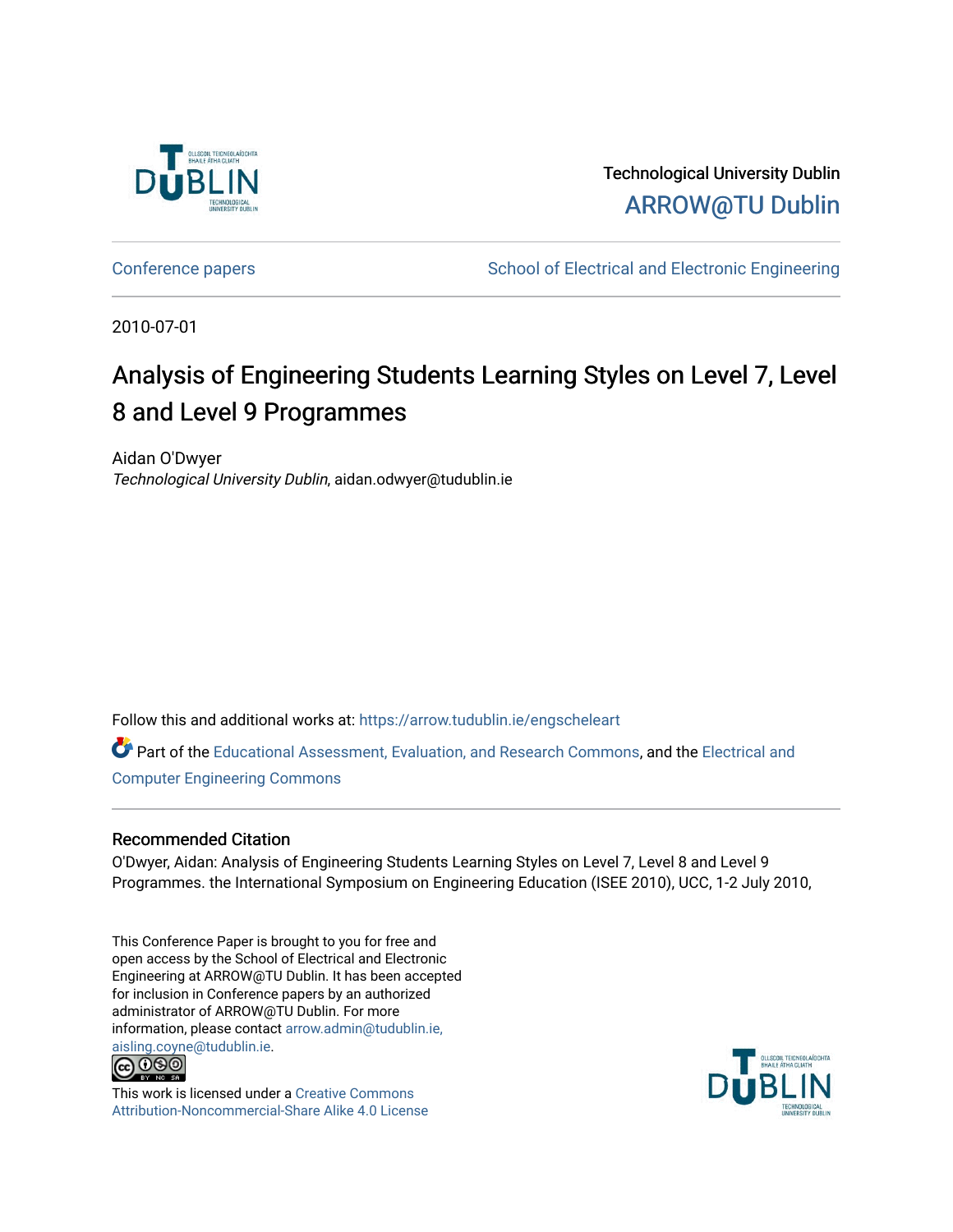## **ANALYSIS OF ENGINEERING STUDENTS LEARNING STYLES ON LEVEL 7, LEVEL 8 AND LEVEL 9 PROGRAMMES**

#### **Aidan O'Dwyer**

School of Electrical Engineering Systems Dublin Institute of Technology, Kevin St., Dublin 8. aidan.odwyer@dit.ie

Abstract: This contribution reports on research, carried out over three academic years, into the learning styles of engineering students, on a number of Level 7, Level 8 and Level 9 programmes at DIT, using the index of learning styles survey developed by Felder and Soloman (1991). The contribution explores the results obtained in detail, placing them particularly in the national context. The correlation between student performance and individual learning styles is examined. Knowledge of the strongly visual learning style of these cohorts of students may be used to improve the learning environment.

*Keywords; learning styles, engineering students.* 

#### **1. INTRODUCTION**

In a seminal paper, Felder (1988) suggested that engineering students (in particular) have four dimensions to their learning styles. Each of the dimensions is described in opposite terms (active versus reflective, sensing versus intuitive, visual versus verbal and sequential versus global). In summary, active learners learn by trying things out or working with others, while reflective learners learn by thinking things through or working alone; sensing learners are oriented towards facts and procedures, while intuitive learners are oriented towards theories; visual learners prefer visual representation of presented material, while verbal learners prefer written or spoken explanations; sequential learners learn in incremental steps, while global learners are systems thinkers who learn in large leaps. Felder measures student learning styles by means of an Index of Learning Styles (ILS) on-line survey (Felder and Soloman, 1991), composed of 44 multiplechoice questions, with two possible answers for each question. In a series of papers, Felder and co-workers (e.g. Felder *et al*., 1998; Felder and Spurlin, 2005) suggested that most engineering students are active, sensing, visual and sequential learners.

A considerable number of studies have been preformed using the ILS questionnaire, both in Ireland (e.g. Seery *et al*., 2003; Cranley and O'Sullivan, 2005; Byrne, 2007; Ni She and Looney, 2007; O'Brien, 2008; O'Dwyer, 2008, 2009) and internationally (e.g. Montgomery, 1995; Rosati, 1999; Zywno, 2002; Felder and Spurlin, 2005). This paper extends the work of O'Dwyer (2009), who reported on the learning styles of Level 7, year 1 students over two academic years, by considering the learning styles of students following a number of engineering programmes at Levels 7, 8 and 9, over three academic years.

The Level 7 student cohorts surveyed were enrolled on Year 1 of the DT009/DT016 electrical engineering, DT006 mechanical engineering and DT003 automation engineering programmes. The Level 8 student cohorts surveyed were enrolled on Year 3 of the DT235 medical physics and bioengineering, and Years 1 and 4 of the DT021 electrical/electronic engineering programmes.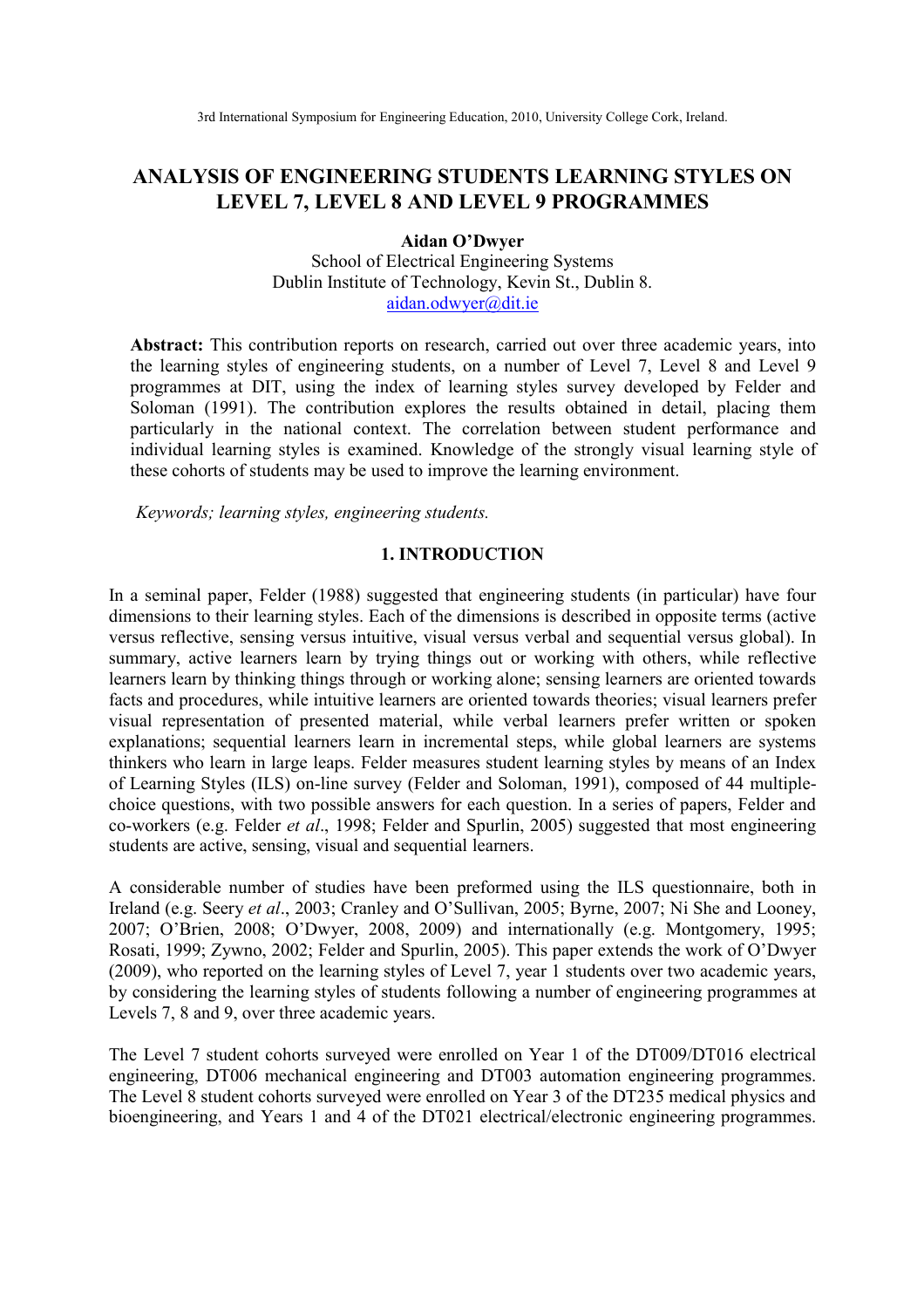The Level 9 student cohorts surveyed were enrolled on the DT092 advanced engineering, DT087/DT088 mechanical engineering, DT702/DT703 sustainable electrical energy engineering, DT704/DT705 pharmaceutical process control and automation and DT015 energy management programmes. In all cases, the on-line ILS survey form was printed out, distributed to the students for completion in week 1 of the author's modules and the survey results were collated. A summary of the results, with explanations, and how the average results would inform the author's subject teaching in the semester was provided to the students in week 2 of the module; in addition, each student received their own individual survey result. Of the 243 students in the Level 7 class groups, 208 completed the survey form, giving a response rate of 86%. Of the 85 students in the Level 8 class groups, 71 completed the survey form, giving a response rate of 84%. Of the 138 students in the Level 9 class groups, 126 completed the survey form, giving a response rate of 91%. Thus, of the 466 students in all of the class groups, 405 completed the survey form, giving a response rate of 87%. It should be mentioned that student participation was voluntary, with no student exposure to any risks or reprisals for refusing to participate (as in the study performed by Zywno, 2002).

### **2. ANALYSIS**

The data was analysed and the learning style preferences (in percentages) are recorded in Table 1 for the student cohorts surveyed. Table 1 also shows data from other engineering student cohorts in Ireland; data from engineering student cohorts in the USA, Canada and Brazil are available elsewhere (Montgomery, 1995; Rosati, 1999; Felder and Spurlin, 2005). The table structure is similar to that used in a table by Felder and Spurlin (2005), with *A*, *S*, *Vs*, *Sq* and *N* standing for Active, Sensing, Visual, Sequential and Number (of students), respectively. Thus, for example, of the 208 Level 7, Year 1 students who completed the survey in the 2007-10 period, 66% were classed as active learners (and by implication 34% were classed as reflective learners), 75% were sensing learners (so that 25% were intuitive learners), and so on.

| <b>Sampled Population</b>                             | A   | S   | Vs  | Sq  | N   |
|-------------------------------------------------------|-----|-----|-----|-----|-----|
| Level 7, Year 1                                       | 66% | 75% | 93% | 67% | 208 |
| Level 8, Years 1, 3 and 4                             | 66% | 62% | 90% | 56% | 71  |
| Level 9                                               | 56% | 78% | 94% | 58% | 126 |
| Overall DIT engineering students surveyed             | 63% | 73% | 93% | 62% | 405 |
|                                                       |     |     |     |     |     |
| Second Level Students. Mean age 16.4. Studying        |     |     |     |     |     |
| Engineering for the Leaving Cert (Seery et al., 2003) | 70% | 79% | 91% | 58% | 163 |
| LIT engineering students; predominately Year 1 data   | 70% | 80% | 86% | 54% | 101 |
| (O'Brien, 2008)                                       |     |     |     |     |     |
| Cranley and O'Sullivan (2005):                        |     |     |     |     |     |
| IT Tallaght, Level 7, Year 1, 2002-3                  | 81% | 63% | 85% | 29% |     |
| IT Tallaght, Level 7, Year 1, 2003-4                  | 78% | 52% | 88% | 26% |     |
| IT Tallaght, Level 7, Year 1, 2004-5                  | 69% | 67% | 76% | 37% |     |
| UCC, Process and Chemical Engineering (Byrne, 2007)   | 45% | 70% | 82% | 68% | 38  |

Table 1: Reported learning style preference in percentages.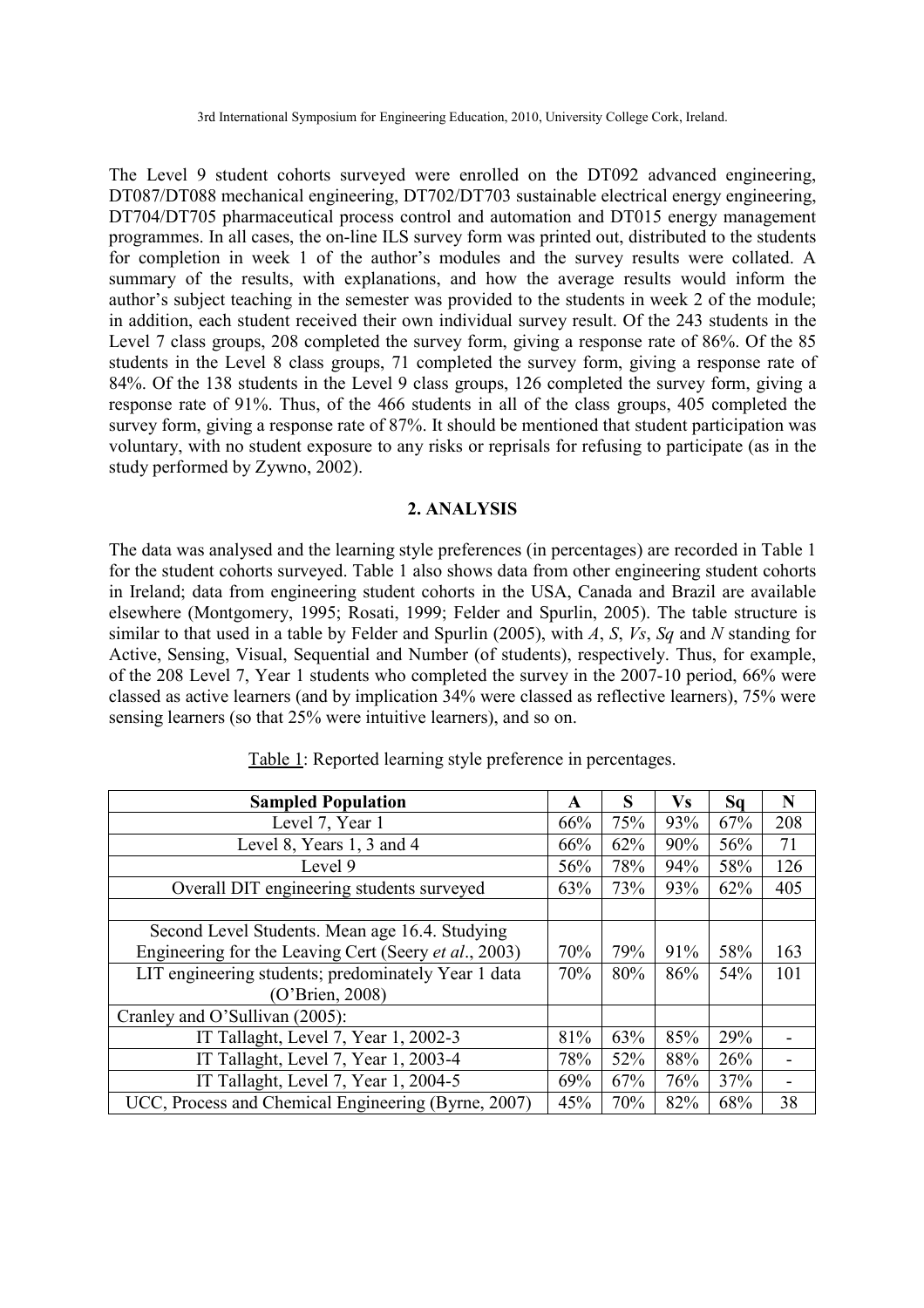The DIT student cohort results, as revealed by this table, are compatible in broad terms with other such results and with Felder's conclusions, mentioned previously, that most engineering students are sensing, visual, active and sequential learners. Strikingly, the DIT student cohort tend to be very visual learners.

More detailed analysis of the data is shown in Figures 1 to 4, in which strengths of the reported preferences are indicated for the DIT Level 7 and Level 9 students surveyed. Separate analysis is available for the Level 8 students surveyed, though the profiles generated are similar to those shown and are excluded for clarity. Having completed the survey, each learner is assigned a point on the scale from –11 to +11 for a given dimension. For example, in the active-reflective dimension, a learner scoring –11 is a strongly active learner, with a learner scoring –1 being a marginally active learner.

Clearly, there are similarities in student profiles for the sensing-intuitive, visual-verbal and sequential-global dimensions, with some differences in the active-reflective dimension; the difference shown in this dimension is as expected, considering the level of the student cohorts. The results in Figures 2 to 4 point to an interesting contrast to the conclusion of Zywno (2002), who suggests that there is a shift in distribution of learning styles between, in this case, first year and final year students on the equivalent of a Level 8 programme. The similarities of the profiles for the two DIT student cohorts suggest that the learning style survey would not be useful as a diagnostic tool to predict first-year Level 7 students who may be in danger of not progressing to the second year of their programme. This is confirmed by a statistical analysis performed by the author for the data available from DIT students on one Level 7 programme in the two academic years from 2007-9, in which it is clear that learning styles and performance at assessments are not correlated in a statistically significant way. For example, the p value for the relationship between the terminal examination mark and the sequential-global scale is 0.43 (n=55). Therefore, the author has not found the link suggested between extreme learning style and lack of achievement in summative assessments, for a similar cohort of students at IT Tallaght, by Cranley and O'Sullivan (2005). In contrast, other work performed by the author shows that there is a highly statistically significant relationship, for example, between the terminal examination marks and lecture attendance over the two academic years for the DIT students mentioned above  $(p=0.0006, n=66)$ .

Overall, a large percentage of both cohorts of DIT students have no strong learning styles preferences, except for the Visual-Verbal category, for which a large majority of students have a moderate or strong preference for visual learning. Interestingly, among the Level 7 students, a majority of students show no strong preference for active learning; traditionally, Level 7 programmes place particular stress on active learning in laboratories and workshops.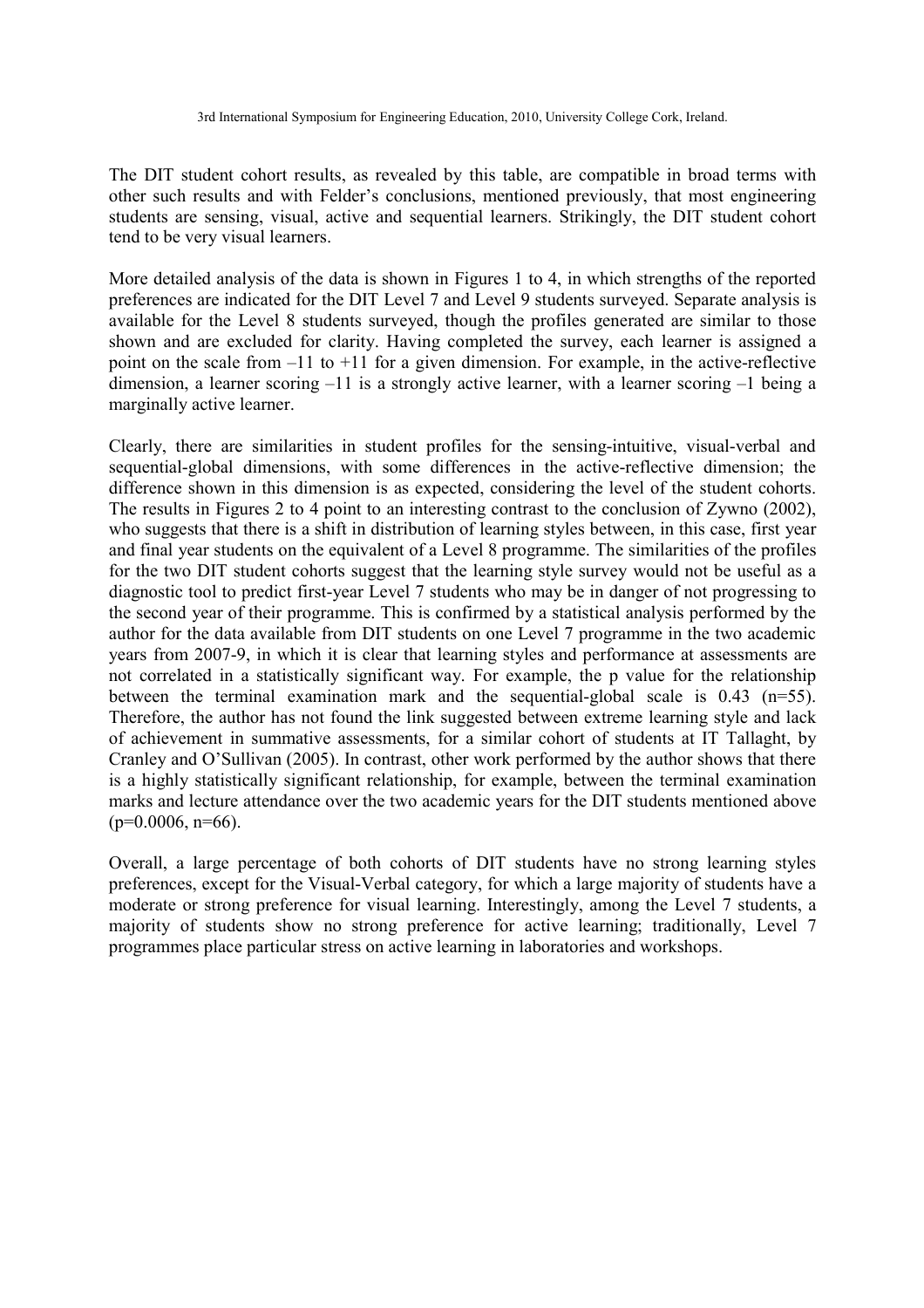

Figure 1: Active versus reflective learners



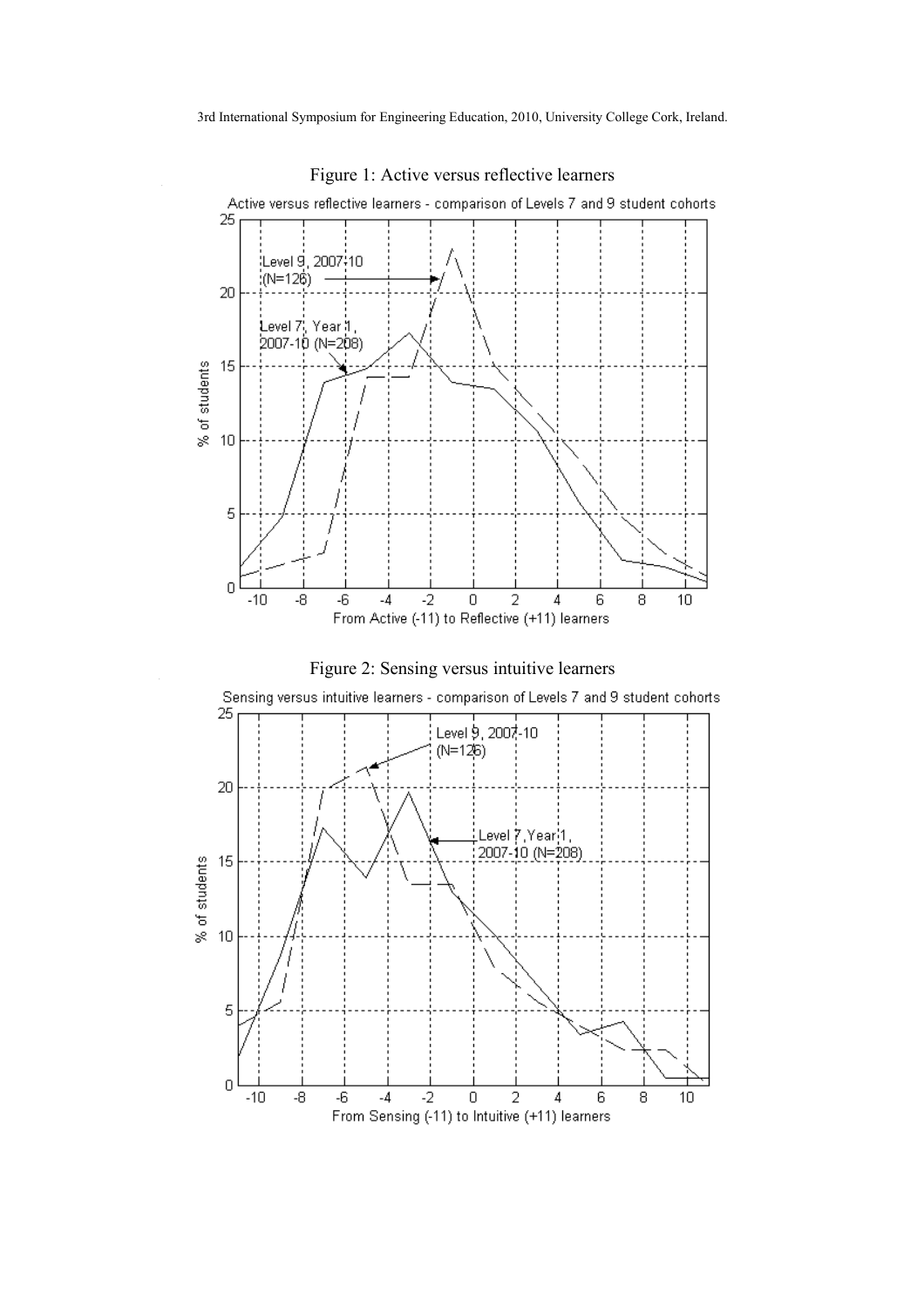

Figure 3: Visual versus verbal learners



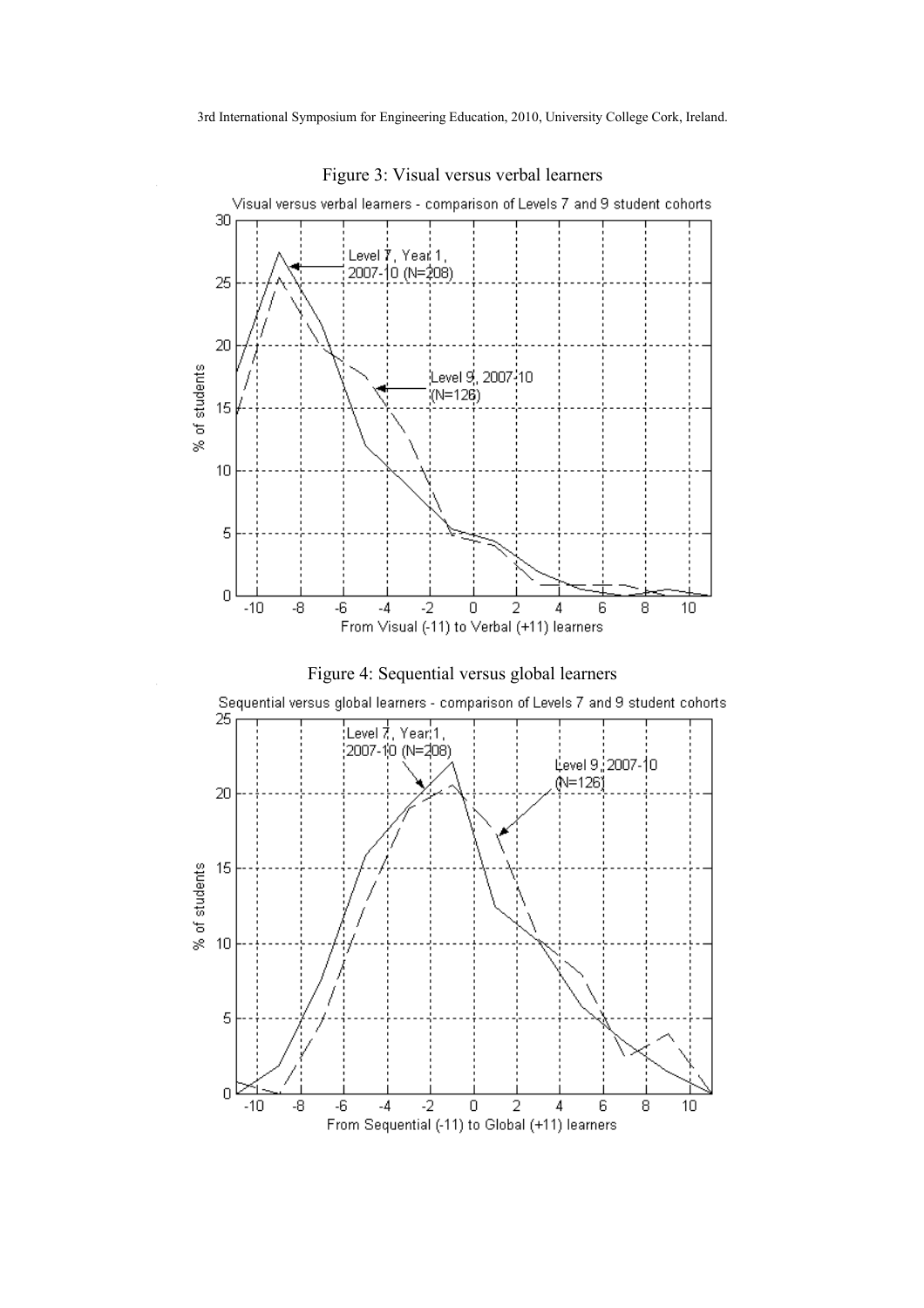#### **3. DISCUSSION AND CONCLUSIONS**

The index of learning styles survey is a useful tool to identify the most preferred student learning mode, for both student and lecturer. It facilitates rapid feedback to both, and allows the lecturer to tailor, to some extent, both teaching techniques and assessments to the clear visual learning preference that is evident from the survey results. More generally, the author has found that learning style profile, as measured by the survey of Felder and Soloman (1991), and performance at assessments are not correlated in a statistically significant way. However, there is some evidence that a link exists between assessment performance and student learning style, using other surveys which are based on Kolb's learning style inventory (e.g. Cagiltay, 2008). Thus, it seems reasonable that the tailoring mentioned above should allow improvement in the student retention rate. It is desirable to create an overall learning environment across all subjects to appeal to as wide a range of learning styles as possible; teaching methods to reach students who span the spectrum of learning styles have been suggested by Felder (1993), for example.

#### **4. REFERENCES**

- Byrne, E.P., 2007. Teaching and learning styles in engineering at UCC, *International Symposium on Engineering Education*, Dublin, Ireland. 17-19 September 2007.
- Cagiltay, N.E., 2008. Using learning styles theory in engineering education. *European Journal of Engineering Education*, 33 (4), 415-424.
- Cranley, F. and O'Sullivan, C., 2005. Analysis of learning styles on a first year engineering course, *International Manufacturing Conference*, Dublin, Ireland. 31 August-2 September 2005.
- Felder, R.M., 1988. Learning and teaching styles in engineering education. *Engineering Education*, 78 (7), 674-681.
- Felder, R.M. and Soloman, B.A., 1991. Index of learning styles questionnaire. Url: http://www.engr.ncsu.edu/learningstyles/ilsweb.html.
- Felder, R.M., 1993. Reaching the second tier: learning and teaching styles in college science education. *Journal of College Science Teaching*, 23 (5), 286-290.
- Felder, R.M., Felder, G.N. and Dietz, E.J., 1998. A longitudinal study of engineering student performance and retention. V. Comparisons with traditionally-taught students. *Journal of Engineering Education*, 87(4), 469-480.
- Felder, R.M. and Spurlin, J., 2005. Applications, reliability and validity of the index of learning styles. *International Journal of Engineering Education*, 21(1), 103-112.
- Montgomery, S., 1995. Addressing diverse learning styles through the use of multimedia: material and energy balance, *25th ASEE/IEEE Frontiers in Education Conference*, 1-4 November 1995.
- Ni She, C. and Looney, L., 2007. Facilitating active learning in the classroom, *International Symposium on Engineering Education*, Dublin, Ireland. 17-19 September 2007.
- O'Brien, M., 2008. Report on the learning styles profiling project. *Limerick Institute of Technology*, Ireland.
- O'Dwyer, A., 2008. Learning styles of first year Level 7 electrical and mechanical engineering students at DIT, *International Symposium for Engineering Education*, Dublin, Ireland. 8-10 September 2008.